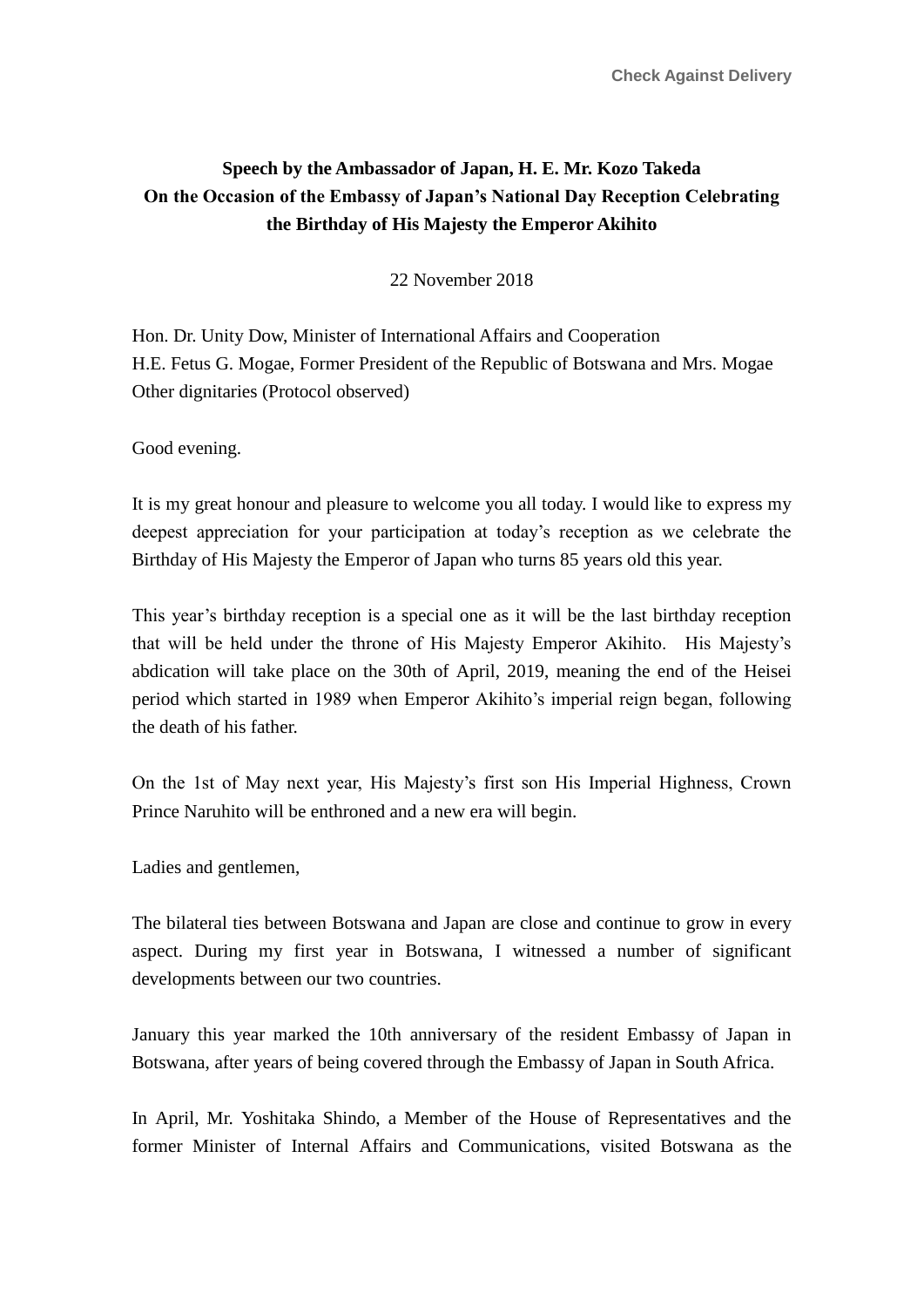special envoy of the Japanese Prime Minister, Shinzo Abe. During his visit, he held bilateral talks with His Excellency Dr. Mokgweetsi Eric Keabetswe Masisi, the President of the Republic of Botswana.

It is a great pleasure for me to mention that today's Guest of Honour, Hon. Dr. Unity Dow, Minister of International Affairs and Cooperation, visited Japan for the first time last month to officially attend the TICAD Ministerial Meeting that was held in Tokyo. She held bilateral talks with Hon. Taro Kono, Minister for Foreign Affairs of Japan, on the sidelines of the TICAD Ministerial Meeting and exchanged views on issues of common interest.

This year, the Embassy held several handing over ceremonies for the Grant Assistance for Grassroots Human Security Project, so-called GGP, which is a grant aid scheme administered by the Embassy of Japan. I also signed off three new GGP projects for this fiscal year.

I am pleased by the keen interest that Japanese schools have shown in Botswana, and to see many Japanese students visiting the country. This year alone, Akita University, Hokkaido University, Chukyo University and Ritsumeikan Keisho High School paid visits to Botswana for their educational or sport programs.

The annual Ben-Thema Primary school's painting exchange programme with Chigasaki Primary School in Yokohama marked its 5th anniversary this year.

And in August, the Botswana women's national softball team travelled to Japan and participated in the Women's Softball World Championships.

I am pleased to note that through our many shared events, the relationship between Japan and Botswana is getting stronger, and it is my wish that in 2019 the relationship will continue to flourish.

TICAD 7, the 7th summit of the TICAD process, will be held in August, 2019, in Yokohama, Japan. During this occasion, the Government of Japan would be most pleased to welcome the Botswana delegation to Japan.

Japan has continued to promote African development under the dual principles of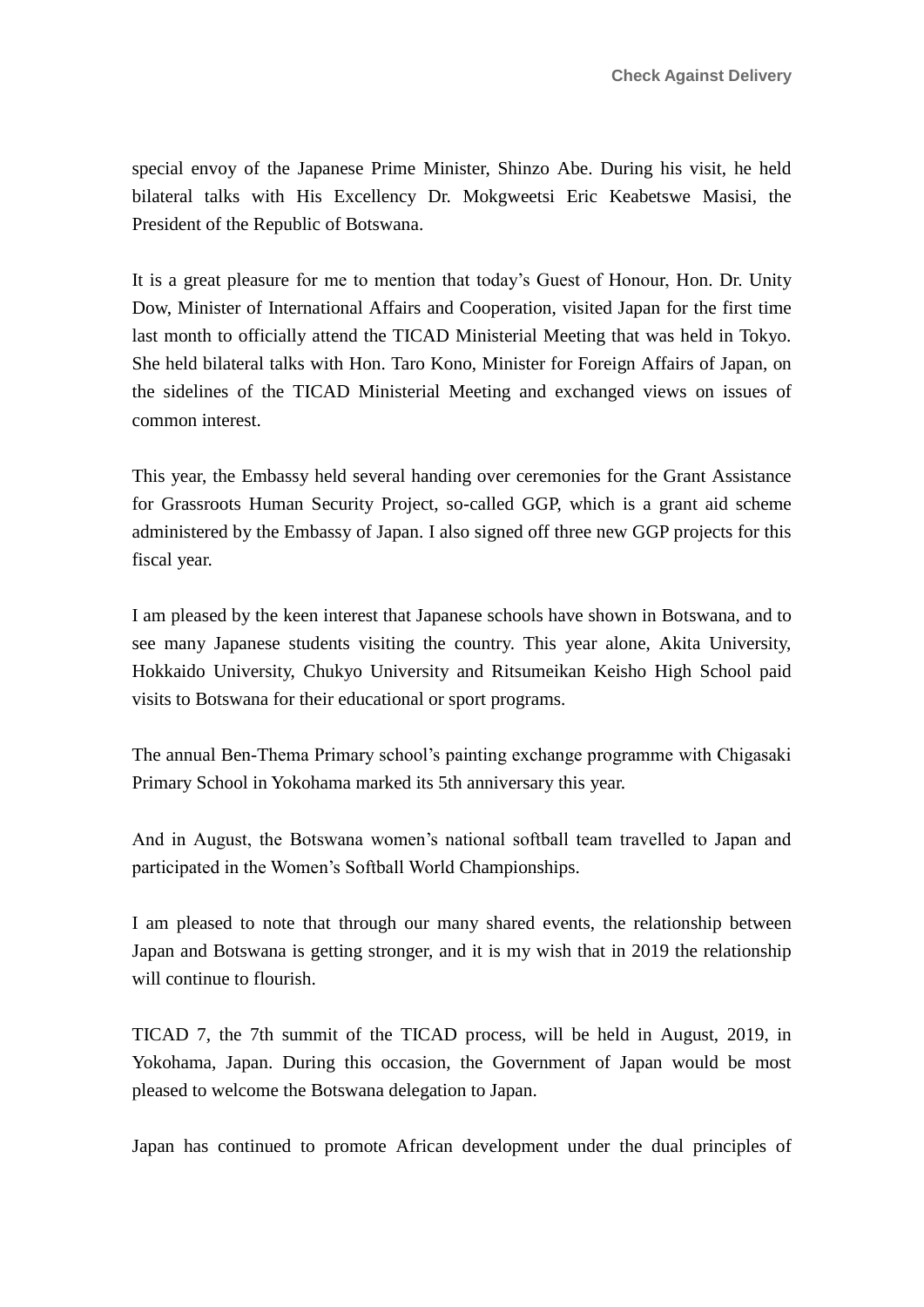African "ownership" and international "partnership" since the launch of TICAD in 1993. As we approach TICAD 7, Japan would like to reinforce its efforts for human resource development and the promotion of private investment. We are fully aware of the importance of human resource development especially for the youth, which is one of the foundations for the diversification of the economy and is highly relevant to Botswana.

Japan has in fact committed itself to support Botswana's efforts to transform its resource based-economy to a knowledge-based economy through various educational programmes. As part of TICAD, Japan launched the ABE Initiative, which stands for African Business Education Initiative for Youth, under which Japan promised to provide 1000 African nationals with master's degree programs from Japanese Universities, followed by internship trainings at Japanese companies. The initiative has been successfully implemented and so far 10 Batswana have benefited from it. The Japanese government also offers a government scholarship programme and other opportunities to study or participate in training courses in Japan.

Our efforts are not restricted to Botswana. The Embassy is keen on maintaining and developing the existing cooperation with the SADC Secretariat and continuing the support for capacity building in SADC countries through technical cooperation in various areas such as the mining sector or the management of forest resources.

Regarding the promotion of private investments, the Japan-Africa Public-Private Economic Forum which was launched during TICAD VI was held in Johannesburg in May this year. Approximately 2000 people, including 100 Japanese companies participated in the forum. We will continue to invest in the future of Africa under public-private partnerships and it is my hope that business people in Botswana, as well as other SADC countries, will make use of the opportunities which have resulted from our efforts.

Allow me to take this opportunity to mention some other major events that Japan will host next year besides TICAD 7. In March, Japan will host the 5th World Assembly for Women. In June, the G20 Summit will be held in Osaka. And for those that love Rugby, it is a well-known fact that Japan will host the Rugby World Cup from September to November, making this a first for the Asian continent. And finally in October, the Ceremony of the Enthronement of his Majesty the Emperor will take place.